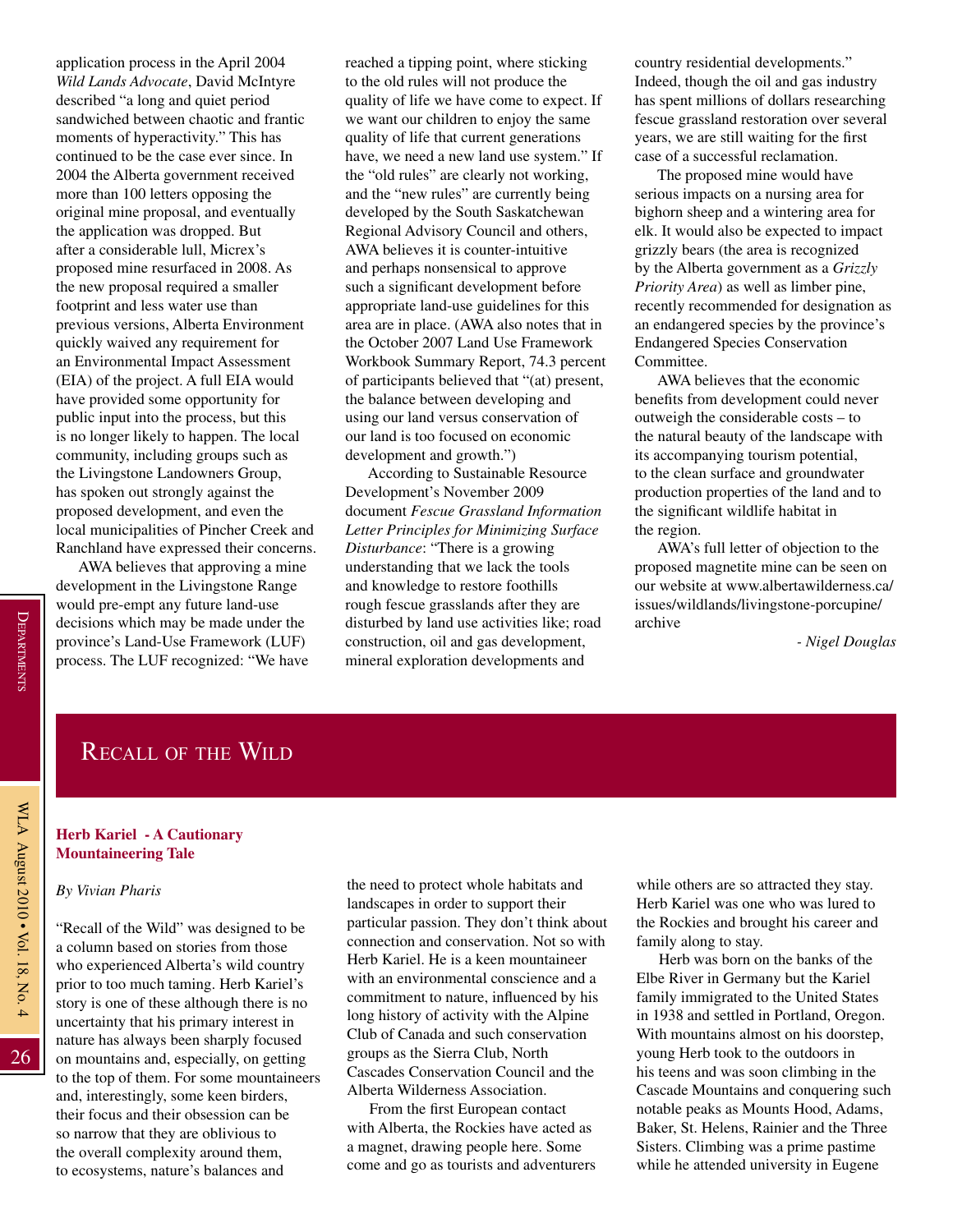and while he was teaching primary school in Oregon.

Marrying Pat helped to hone his interest in nature and conservation and the two joined the North Cascade Conservation Council and helped establish the Pacific Northwest chapter of the Sierra Club. While on teacher exchange to New Zealand Herb became acquainted with the Southern Alps and a whole new set of plants, animals, landscapes and climbing challenges.

A master's degree in education was the next step in his career path. He followed his master's with a doctorate in geography and a variety of jobs in Washington and California before, in 1967, the Canadian Rockies attracted him to a position with the University of Calgary. Herb taught geography at U of C for 29 years, all the time being an active member of the Alpine Club of Canada as well as taking part in conservation activities including with the Sierra Club of Canada and the AWA. Herb served on AWA's board for several terms and remains a board member, emeritus.

Herb now lives in the Edgemont Retirement Centre in Calgary where he is curtailed by a nerve and muscle disorder, which, he assures me, has nothing to do with his many years of mountain escapades. As he explains: "I climbed over 250 different mountains, mostly in Canada and the USA, but also in New Zealand, the European Alps, North Africa and Mexico. Some I climbed several times. In all these climbs I was never hurt, probably for two reasons: I was always cautious and I always made decisions based

on consensus within my party, if I was its leader." He went on to explain that caution sometimes meant his party got "benighted" – had to spend a night sitting on a ledge – rather than risk a descent in the dark. "We were always prepared for this," Herb qualifies, "we took extra food and clothes; we would put our feet in our knapsacks to keep them warm and we would try to get a bit of sleep."

When I asked Herb what it is about climbing a mountain that so entices

people like him, he sighed and said: "It's several things really, not just one. It's the sheer pleasure of getting there, of using and mastering techniques, it's the views and the natural environment, the clean, cool air and the exhilaration. But, mostly, it's the friendships that are built when each person in a party cares about and relies upon every other person."

Herb and Pat wrote a book together called Alpine Huts in the Rockies, Selkirks and Purcells. It examines the history of each hut. The book was well



*Herb, in 1988 on the top of Mt. Hungabee, a well known climbing peak between Banff and Yoho National Parks.* 

received by the climbing community of Herb's generation, but is no longer in print. When I asked why it had gone outof-print, Herb suggested, with regret, that he thinks the younger generation either just has little interest in history or no time for it.

What Herb spoke about with greatest passion were times spent on hut repair and cleanup trips and especially at base climbing camps throughout the Rockies where young or new mountaineering

enthusiasts were trained. These camps were organized by the Alpine Club, usually four each summer, at places like the Freshfield Glacier in Banff, Mt. Robson, the Ramparts in Jasper, Roger's Pass and the Bugaboos. Base camps would be established outside park boundaries and the climbing instructors and students would hike in with their gear or their gear would be transported in by pack horse or helicopter. Herb was an enthusiastic amateur leader at these camps and, for this work and his

> work on a variety of Alpine Club committees over a span of more than 30 years, he received a number of awards including, in 1980, the Silver Rope for Mountaineering Leadership and a Distinguished Service Award in 1988. Incidentally, Herb is also a recipient of a Wilderness and Wildlife Defender's award from AWA for conservation activities.

> One hut cleanup trip recollection illustrates the two principles Herb relied on to keep him from harm's way during his long career of adventuring in vertical terrain and participating in one of the most exacting sports in the world. Caution and consensus seem to have been his mantra, serving him long and well, including this time when he was acting as a volunteer guide. "We were climbing Mt. Kerr

up in the Little Yoho Valley. I was guiding a lady named Bev Bendell who was taking part in a hut cleanup program that year. We were about half way up the mountain when we came to a particularly dangerous looking slope. I really felt uneasy about the way the snow was sitting and the angle of the slope. I turned to Bev and asked for her thoughts.

She deferred to me and to my experience. We turned around and I took a single step back when the whole slope behind us sheered away in an avalanche."

Herb told this story, then grinned and summed up his philosophy about mountaineering with a very apt quotation: "there are bold mountaineers and old mountaineers, but no old, bold mountaineers."